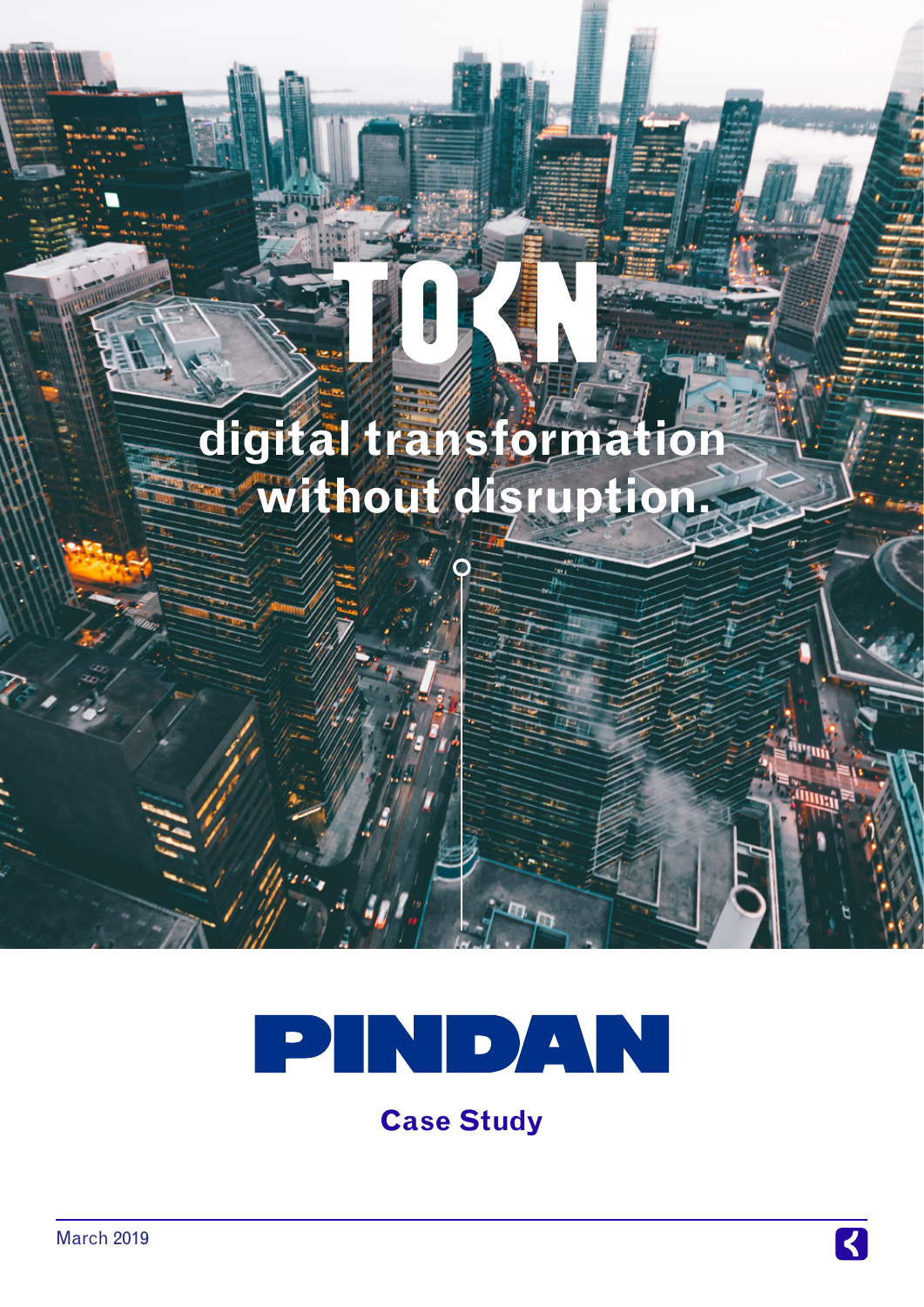#### Executive Summary

Pindan, a large construction company, that funds, builds and manages property Australia wide, has been operating for more than 40 years. It's Asset Management Business has a large mobile workforce, made up of employees and sub-contractors. Some of the mobile workforce operates paper based and do not have access to real time information about the work they are doing. Most work is performed remotely using manual paper processes to capture information, which is then re-keyed into the business systems by the back-office team. This exposes error and inefficiency due to double entry.

Pindan as a leading-edge service provider was working toward a fully electronic and paper free outcome across its internal and external workforce. For some of Pindan's smaller external service providers the cost of hardware presented a barrier to entry for working real time in the Pindan environment.

In June 2018, seeking to accelerate efficiencies for the business. The IFS sales team in Perth referred TOKN to Pindan. Pindan engaged TOKN to help fulfil its requirement for device agnostic enhanced digital capability, to better engage its greater mobile workforce as well as to drive greater safety and compliance on the front line, and accelerate efficiencies for the business.

In partnership with IFS, TOKN and PINDAN delivered several fully integrated enterprise applications and their administrative framework with which to manage them. Pindan have also adopted the modern approach to bring-your-own-device meaning that a remote regional mobile work force use their own devices, of which there are multiple types, whilst working with intermittent network connectivity.

# Solution

The TOKN Enterprise Mobility platform was used to build the digital apps required, integrate with various data sources and manage the applications, data and devices.

TOKN is a mobility solution for ERP customers, with the focus on being a simple framework that allows minimally trained staff member (with the right permissions) to create a digital app that can pull data out and push data to various underlying corporate systems.

# Digital apps

The TOKN App builder tool was used to create the apps required. All apps work offline, and on any device type (including Apple, Android and Microsoft for both mobile and desktop deployments). Enabling users to use their own devices.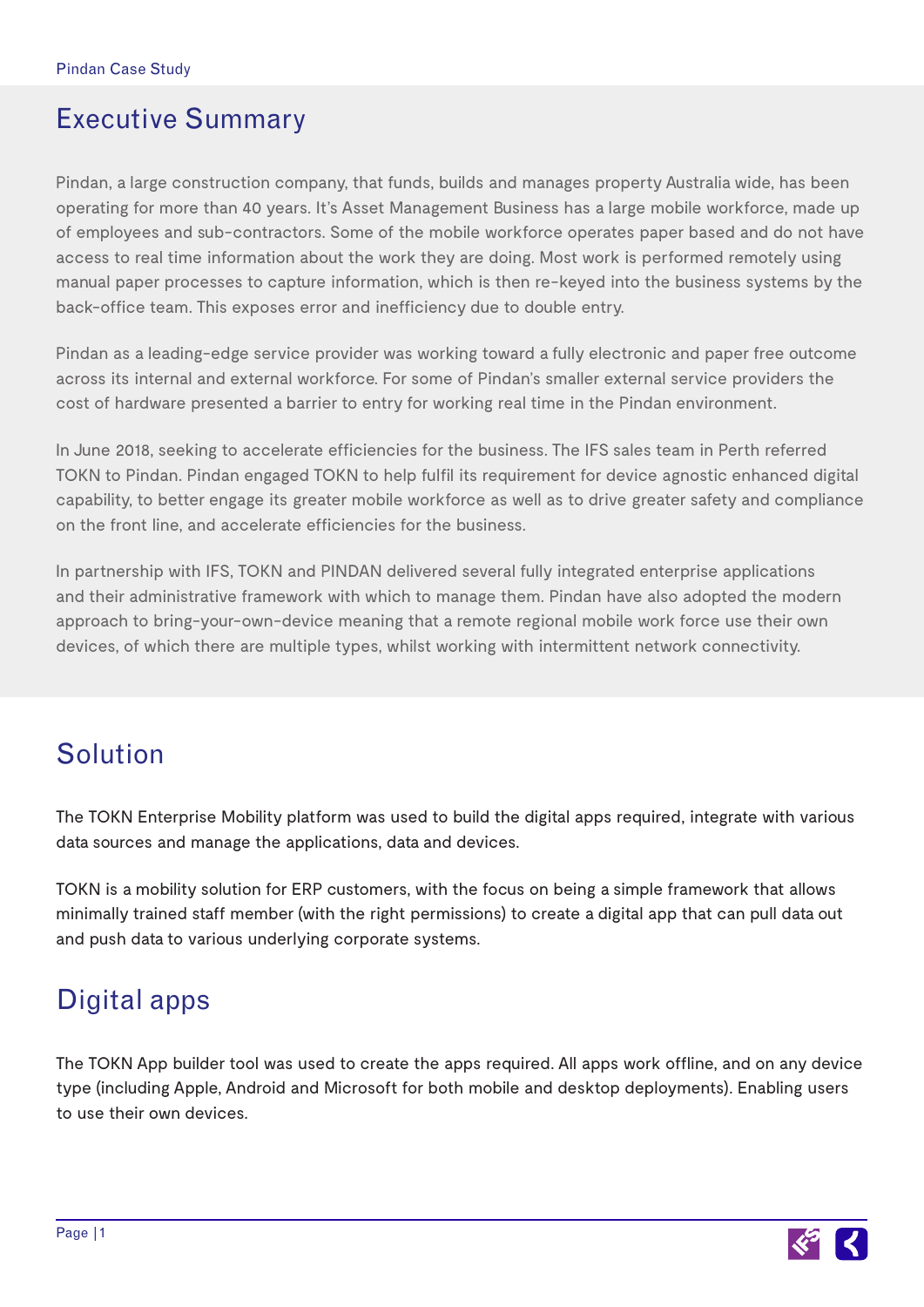| <b>Applications</b>      | <b>Function</b>                                                                                                                                                                                                                                                                     | Team               |
|--------------------------|-------------------------------------------------------------------------------------------------------------------------------------------------------------------------------------------------------------------------------------------------------------------------------------|--------------------|
| <b>Verification APP</b>  | Quality assurance App, to allow the infield inspector to<br>verify and sign off work done. Including the submission<br>quality assurance assessment,                                                                                                                                | <b>TOKN/Pindan</b> |
| Justification App        | Desktop App for call centre staff to manage variations to<br>work orders, compile and summit variation reports                                                                                                                                                                      | <b>TOKN/Pindan</b> |
| Capture App              | App to enable tradespersons to capture more information<br>and images relating to work in the field.                                                                                                                                                                                | <b>TOKN/Pindan</b> |
| Purchase Re-quest<br>App | App for Trades person to record and categorise ad-hoc<br>purchasing.                                                                                                                                                                                                                | <b>TOKN/Pindan</b> |
| Work Order App           | App for Sub-contractors to manage manual work orders,<br>on their own device. Removing the need for paper entry<br>and re-keying if data. Subcontracts are required to use<br>their own devices, so its critical for these apps to run on<br>any device and in an off-line fashion. | <b>TOKN/Pindan</b> |
|                          | This app Includes function of recording of access to the<br>premises, Critical part installation, Digital Take 5 hazard<br>inspection and time confirmation.                                                                                                                        |                    |

## Integration

The TOKN Connect tool was used to enable the connection to multiple integration points.

| <b>Systems</b>             | <b>Connection</b>                                                                                                                                                                                                                                       | <b>Team</b>                                 |
|----------------------------|---------------------------------------------------------------------------------------------------------------------------------------------------------------------------------------------------------------------------------------------------------|---------------------------------------------|
| <b>TOKN-IFS</b>            | TOKN connect, was used to integrate the TOKN Mobile<br>client with IFS. The TOKN team worked with Pindan to<br>finalise the API specification. The IFS Team in Melbourne<br>built the interface. (IFS API INT108/ SOAP Adapter/<br><b>TOKN Connect)</b> | <b>IFS Melbourne/</b><br><b>TOKN/Pindan</b> |
| TOKN - Legacy Data<br>Base | TOKN connect, was used to integrate the TOKN Mobile<br>client with local data bases (TOKN API/TOKN Connect)                                                                                                                                             | <b>TOKN/Pindan</b>                          |